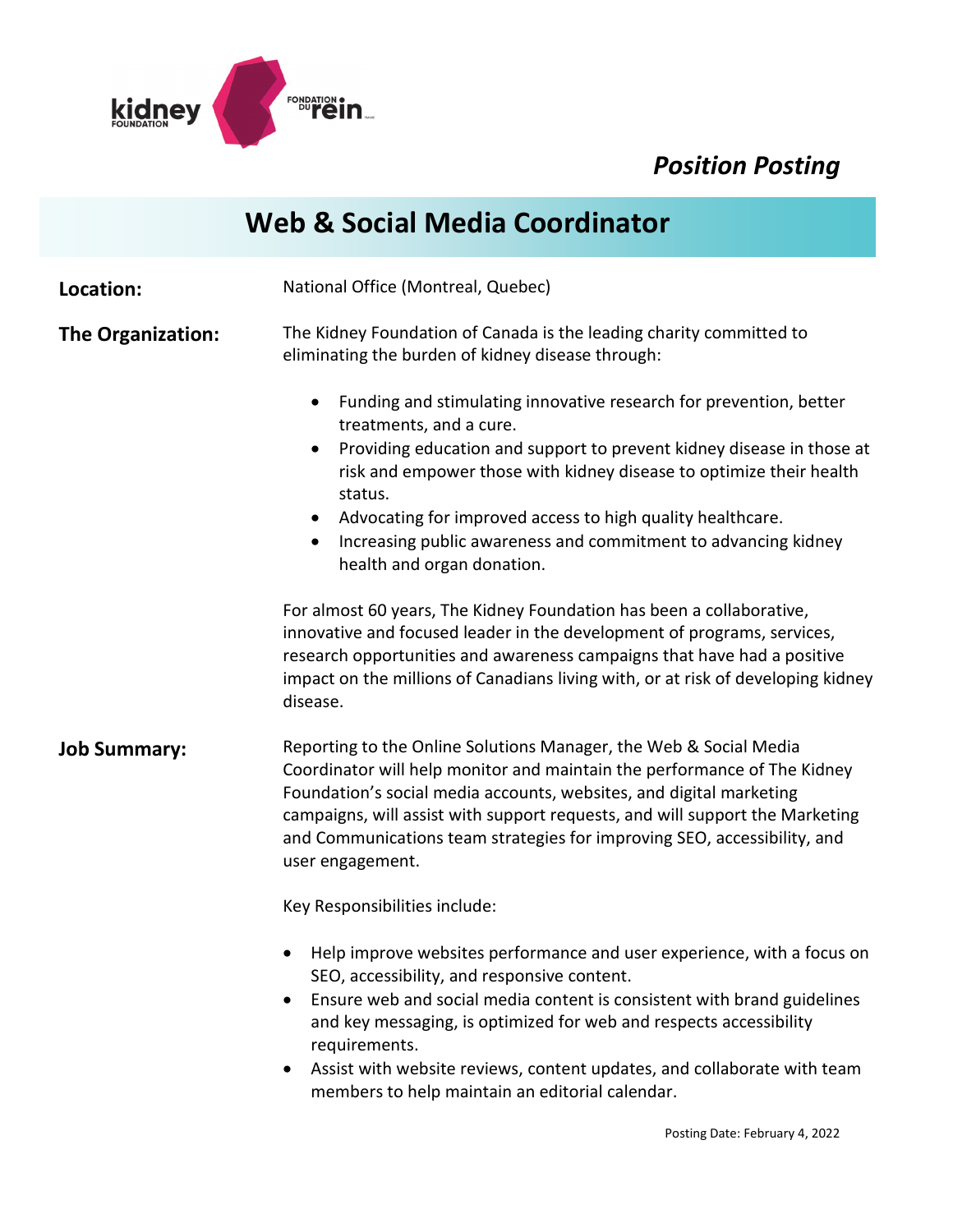

## *Position Posting*

- Monitor websites and social media accounts and provide weekly analytics reports.
- Update social media platforms and monitor user comments and inquiries.
- Collaborate with team members to optimize tracking and reporting of email and digital marketing campaigns.
- Monitor and help respond to comments and requests for information or technical support received via email or other channels.
- Help develop and maintain documentation for web applications and standard procedures, including best practices documents.

**Position Status:** Regular full time, 35 hours per week

- **Required Skills:** Diploma in digital communications or related field, or equivalent experience with website and social media management and monitoring.
	- Familiarity with HTML, CSS, content management systems, emails marketing software or fundraising software.
	- Strong knowledge of website management best practices (SEO, QA, Accessibility, content hierarchy, metadata, etc.)
	- Experience with managing multiple social media portals, including Facebook, Twitter, LinkedIn, YouTube, Flickr, etc.
	- Experience with Google Analytics and other tools for monitoring online assets performance (e.g., SiteImprove)
	- Excellent troubleshooting and help desk skills is required.
	- Fluency in both official languages, written and spoken, is required.
	- Experience formatting documents and web content for Accessibility is a definite asset.
	- Experience with some of the following software is an asset (please specify your level of proficiency): Hootsuite, SiteImprove, Kentico (CMS), MailChimp, Alchemer/Survey Gizmo, Adobe Creative Cloud.
	- Ability to work both independently and as a team player.

**Apply to:** The Kidney Foundation of Canada National Office 880-5160 Decarie Blvd. Montreal, QC H3X 2H9 ATTN: Teresa Havill, National Director of Human Resources E-mail: resume@kidney.ca

This position will remain open until a suitable candidate has been found.